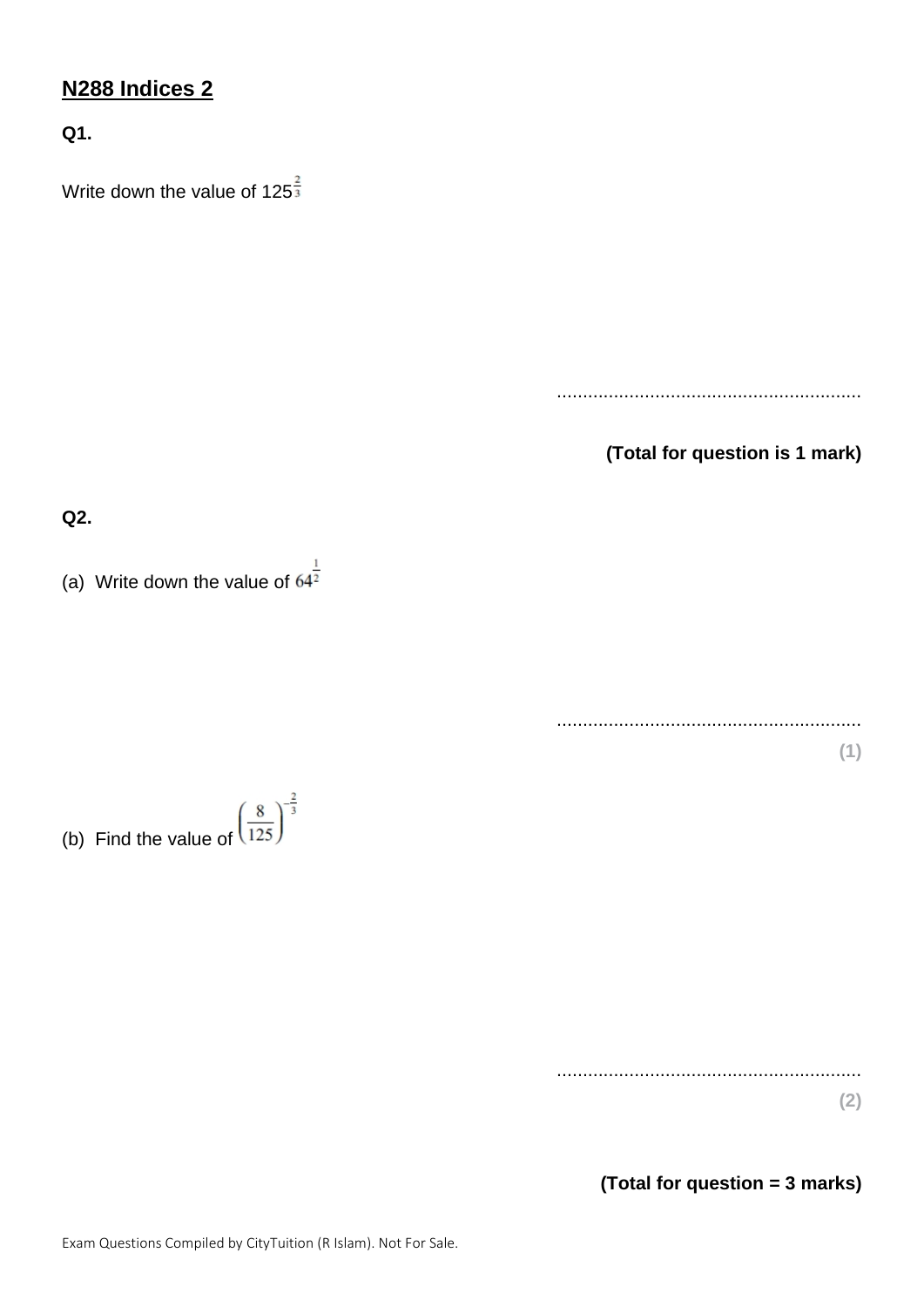| (a) Write down the value of $27^{\frac{1}{3}}$  |                                        |
|-------------------------------------------------|----------------------------------------|
|                                                 |                                        |
| (b) Find the value of $25\frac{1}{2}$           | (1)                                    |
|                                                 |                                        |
|                                                 |                                        |
|                                                 | (2)<br>(Total for Question is 3 marks) |
|                                                 |                                        |
| Q4.                                             |                                        |
| (a) Write down the value of $100^{\frac{1}{2}}$ |                                        |
| (b) Find the value of $125^{\frac{2}{3}}$       | (1)                                    |
|                                                 |                                        |

 $(2)$ 

(Total for question = 3 marks)

 $Q3.$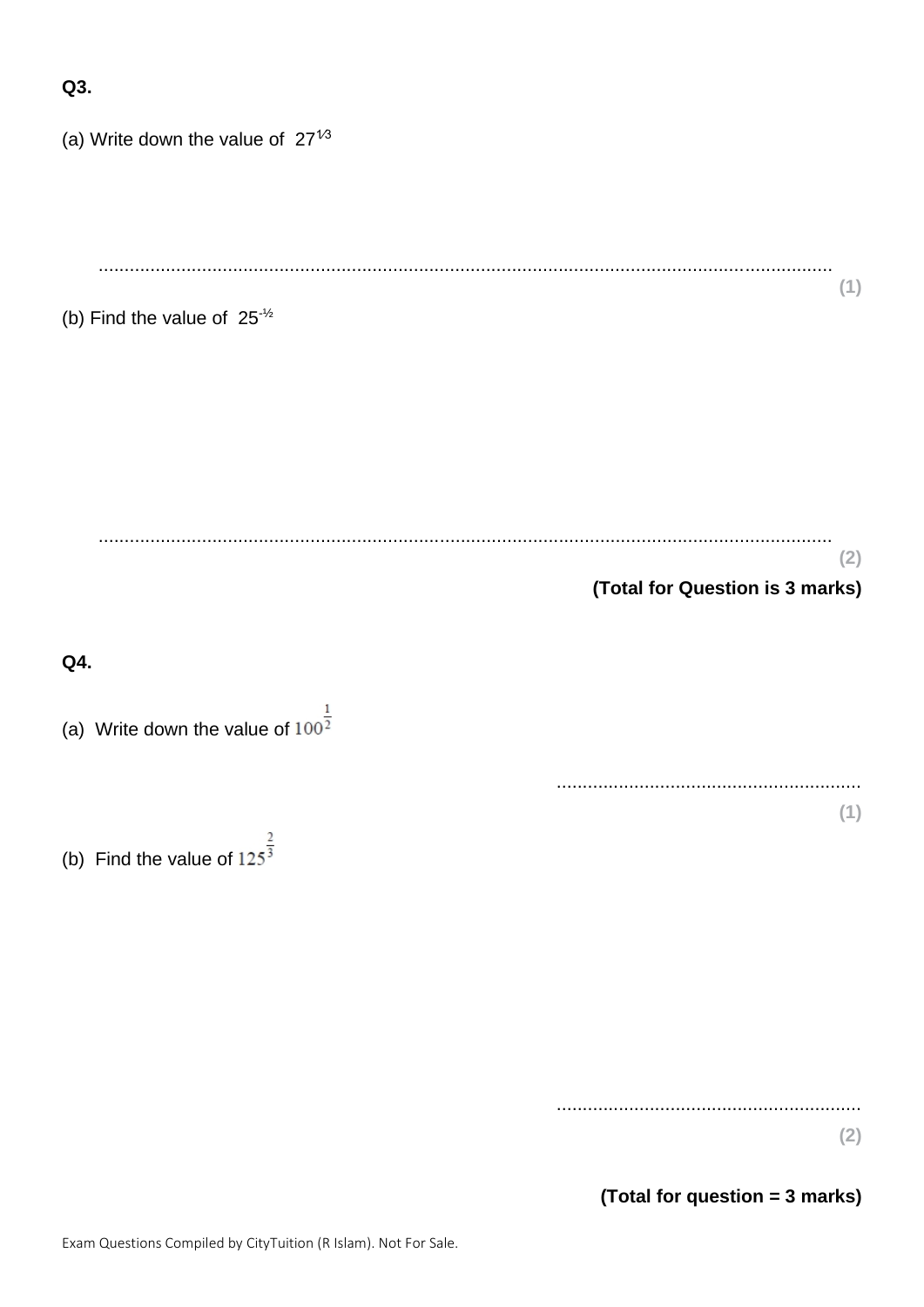**Q5.**

(a) Find the value of  $81^{-\frac{1}{2}}$ ........................................................... **(2)** (b) Find the value of  $\left(\frac{64}{125}\right)^{\frac{2}{3}}$ ........................................................... **(2) (Total for question = 4 marks) Q6.** (a) Write down the value of  $36^{\frac{1}{2}}$ ........................................................... **(1)** (b) Write down the value of  $23^0$ ........................................................... **(1)** (c) Work out the value of  $27^{-\frac{2}{3}}$ 

...........................................................

**(2)**

**(Total for question = 4 marks)**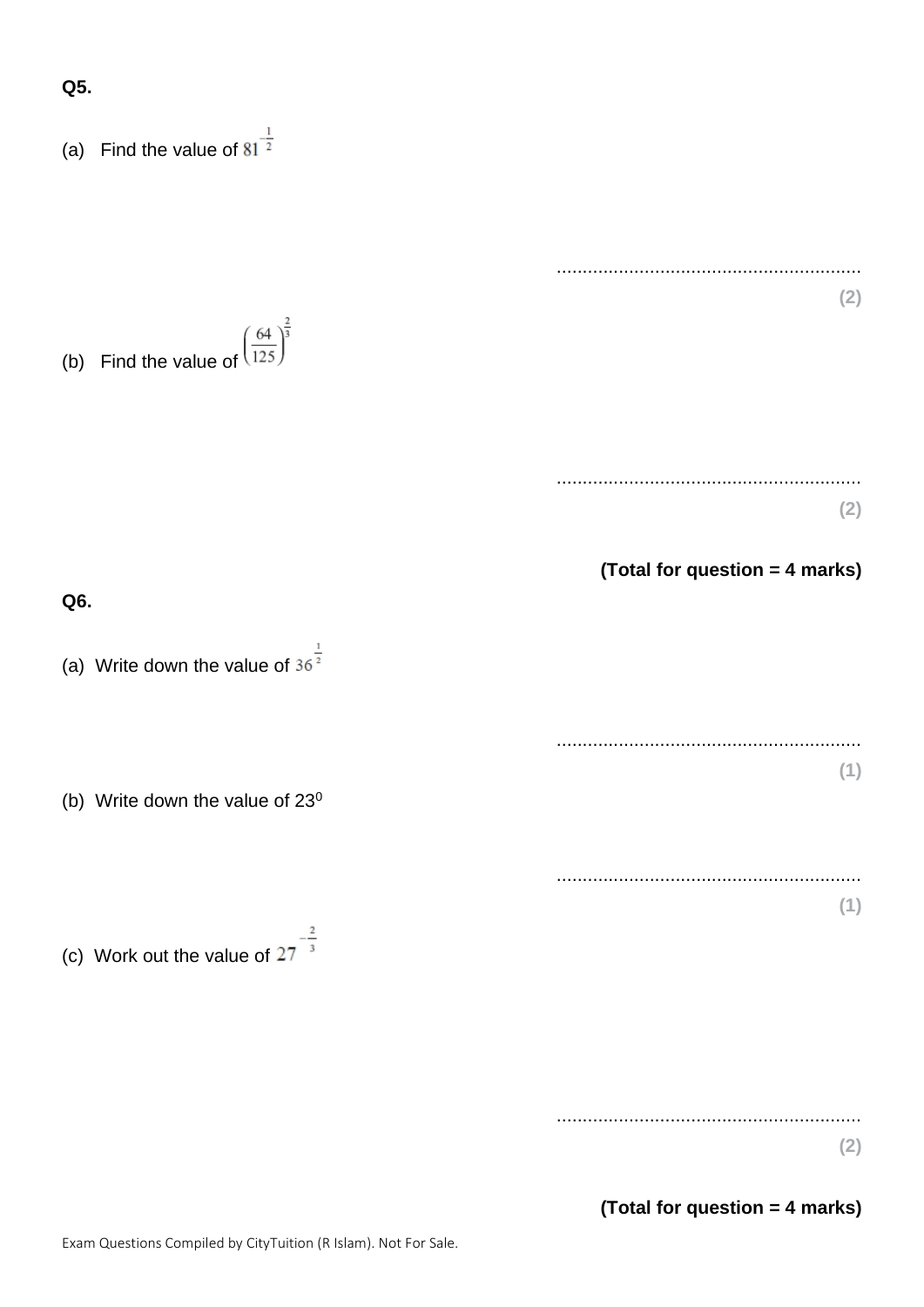## **Q7.**

(a) Find the value of  $\sqrt[4]{27 \times 3 \times 10^8}$ 

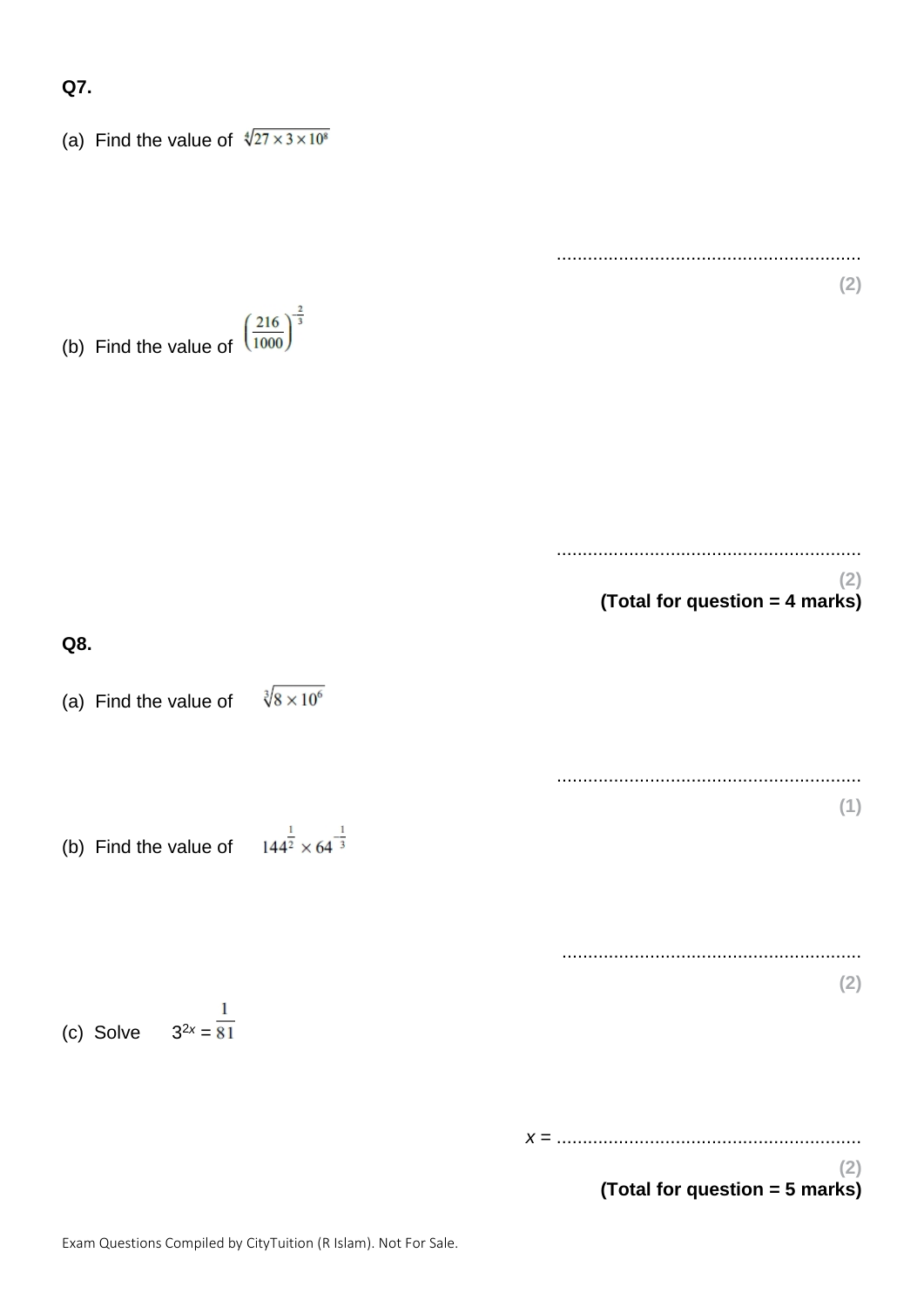**Q9.**

(a) Work out the value of 
$$
\left(\frac{16}{81}\right)^{\frac{3}{4}}
$$

...........................................................

$$
3^a = \frac{1}{9}
$$
  $3^b = 9\sqrt{3}$   $3^c = \frac{1}{\sqrt{3}}$ 

(b) Work out the value of  $a + b + c$ 

...........................................................

**(2)**

**(2)**

**(Total for question = 4 marks)**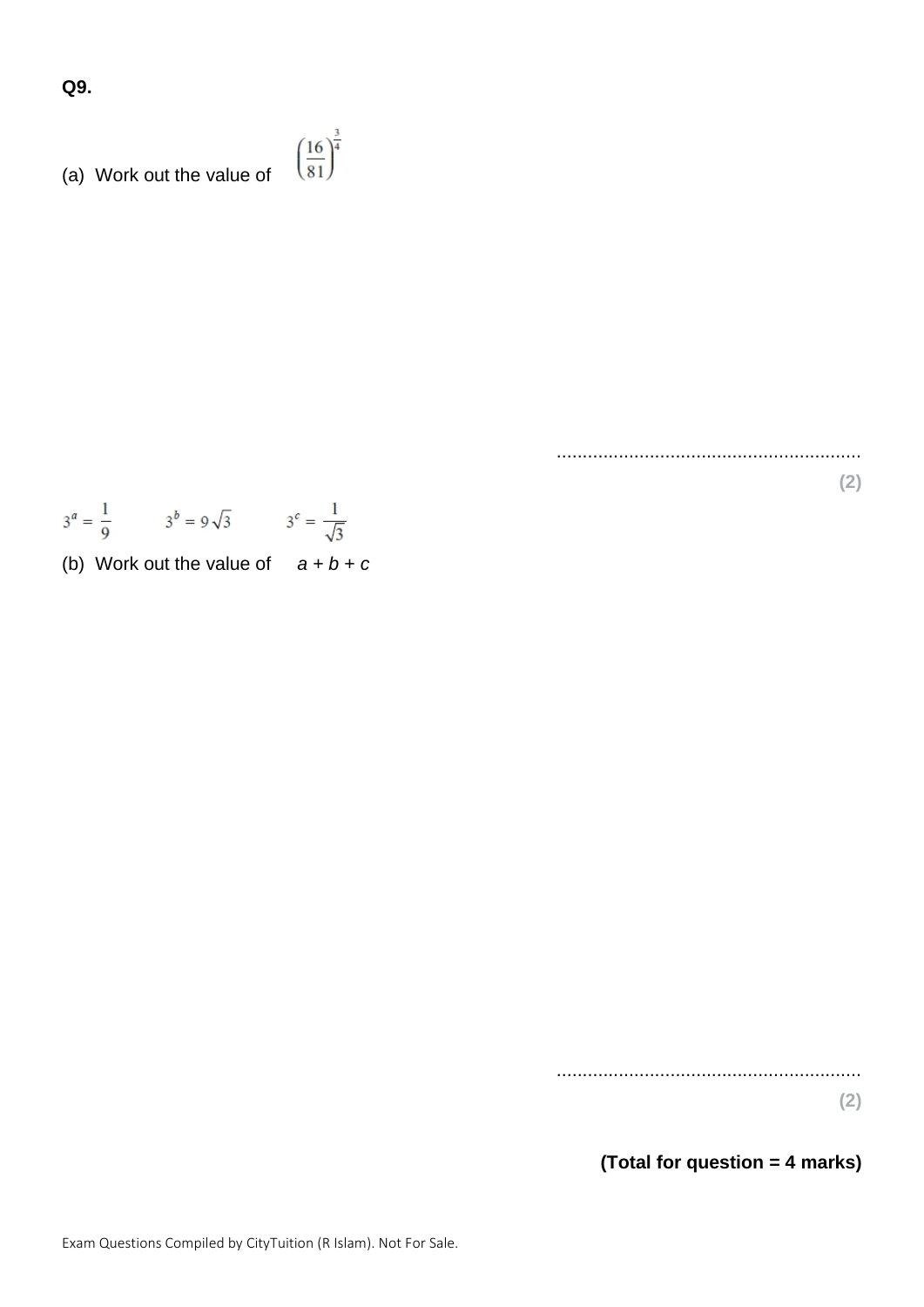## **Q10.**

Given that  $3^{-n} = 0.2$ find the value of (3<sup>4</sup> ) *n*

...........................................................

**(Total for question = 2 marks)**

**Q11.**

 $16^{1/5} \times 2^x = 8^{3/4}$ 

Work out the exact value of *x*.

...........................................................

**(Total for question = 3 marks)**